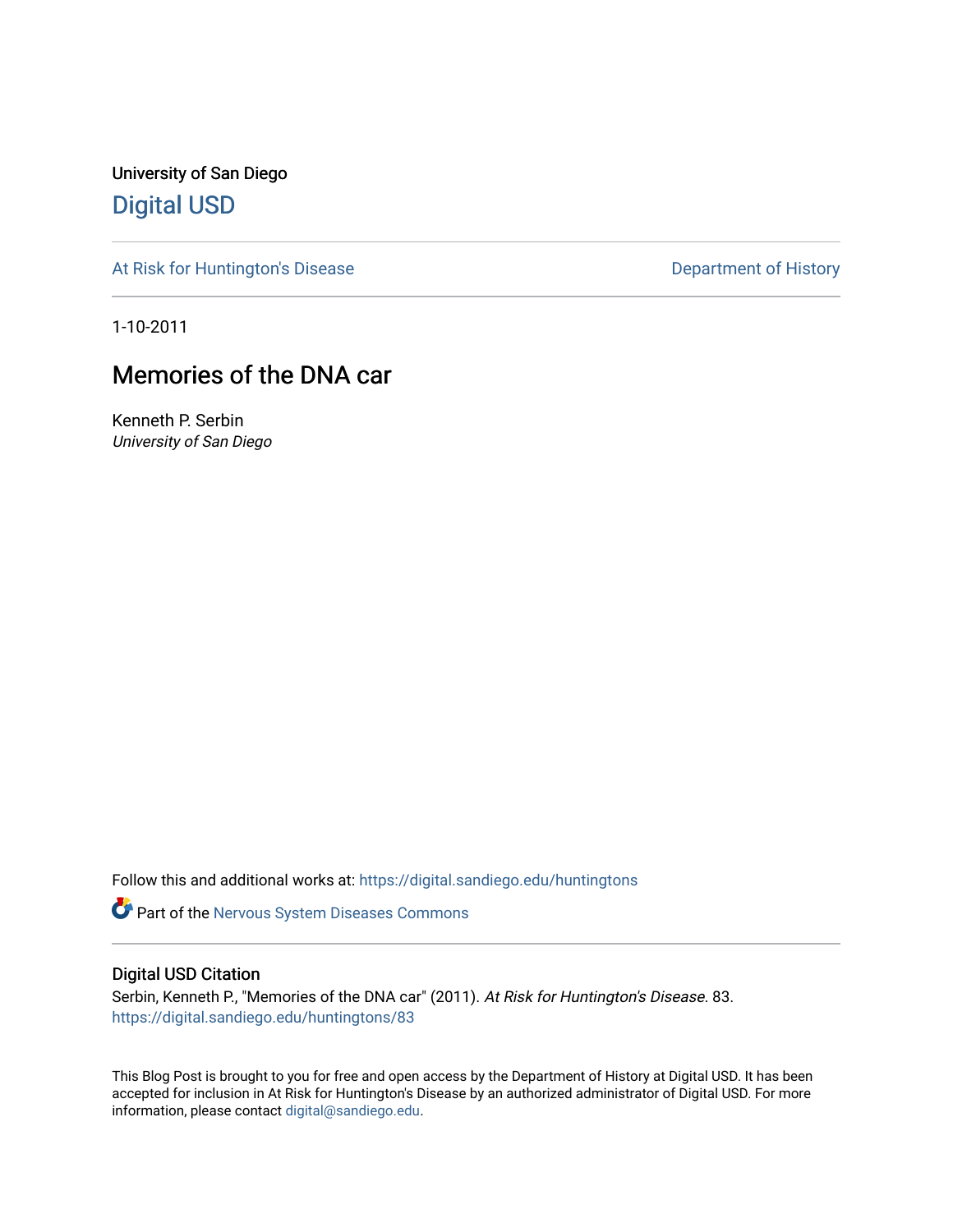# [At Risk for Huntington's Disease](http://curehd.blogspot.com/)

*HD is a genetically caused brain disorder that causes uncontrollable bodily movements and robs people's ability to walk, talk, eat, and think. The final result is a slow, ugly death. Children of parents with HD have a 50-50 chance of inheriting the disease. There is no cure or treatment.*

## Blog Archive

- $\blacktriangleright$  [2021](http://curehd.blogspot.com/2021/)(12)
- $2020(16)$  $2020(16)$
- $2019(19)$  $2019(19)$
- $2018(16)$  $2018(16)$
- $2017(14)$  $2017(14)$
- $2016(13)$  $2016(13)$
- $\blacktriangleright$  [2015](http://curehd.blogspot.com/2015/) (24)
- $-2014(24)$  $-2014(24)$  $-2014(24)$
- [►](javascript:void(0)) [2013](http://curehd.blogspot.com/2013/) (30)
- $\blacktriangleright$  [2012](http://curehd.blogspot.com/2012/) (26)
- $2011(33)$  $2011(33)$
- [►](javascript:void(0)) [December](http://curehd.blogspot.com/2011/12/) (2)
- [►](javascript:void(0)) [November](http://curehd.blogspot.com/2011/11/) (4)
- [►](javascript:void(0)) [October](http://curehd.blogspot.com/2011/10/) (4)
- $\blacktriangleright$  [September](http://curehd.blogspot.com/2011/09/) (2)
- $\blacktriangleright$  [August](http://curehd.blogspot.com/2011/08/) (1)
- $\blacktriangleright$  [July](http://curehd.blogspot.com/2011/07/) (2)
- [June](http://curehd.blogspot.com/2011/06/)  $(2)$
- $May (4)$  $May (4)$
- $\blacktriangleright$  [April](http://curehd.blogspot.com/2011/04/) (4)
- $\blacktriangleright$  [March](http://curehd.blogspot.com/2011/03/) (3)
- $\blacktriangleright$  [February](http://curehd.blogspot.com/2011/02/) (3)
- [▼](javascript:void(0)) [January](http://curehd.blogspot.com/2011/01/) (2)

Feeling like an alien: going public about [Huntingt...](http://curehd.blogspot.com/2011/01/feeling-like-alien-going-public-about.html) [Memories](http://curehd.blogspot.com/2011/01/memories-of-dna-car.html) of the DNA car

- [►](javascript:void(0)) [2010](http://curehd.blogspot.com/2010/) (26)
- $2009(21)$  $2009(21)$
- $2008(7)$  $2008(7)$
- $2007(7)$  $2007(7)$
- $2006(4)$  $2006(4)$
- $2005(17)$  $2005(17)$

About Me **GENE [VERITAS](https://www.blogger.com/profile/10911736205741688185)** 

View my [complete](https://www.blogger.com/profile/10911736205741688185) profile

HD Links

[Huntington's](http://www.hdsa.org/) Disease Society of America

## MONDAY, JANUARY 10, 2011

## Memories of the DNA car

We all measure life by milestones: the first steps, graduating from high school, the big raise, sending a child off to college.

For many Americans, cars symbolize important stages in life, from practicing in one for the driver's license test to buying that first shiny new one to driving the family on summer vacations.

We spend so much time in cars that they seem like members of the family.

For me, gene-positive for Huntington's disease, my 1999 Corolla CE took on a very special meaning. Like a quiet but supportive partner, it literally carried me through many crucial moments.

#### **Buying an Altima**

With a deep tinge of nostalgia, I parted with my Corolla on January 7. In 2009, thanks to President Barack Obama's efforts to get the economy moving, my wife and I refinanced our mortgage and included in the package a new swimming pool, aka the "[Obama stimulus pool](http://curehd.blogspot.com/2010/08/my-friend-fast-lane.html)." As 2010 came to a close, my wife urged me to take advantage of the auto companies' big sales, designed to put some pep into that sluggish industry.

I hesitated, but the moment seemed too good to pass up. So, on December 30, the day before my 51st birthday and just four days before the big sales expired, we took the plunge and bought a 2011 Nissan Altima 2.5 S. We got a great deal on the car and the loan.

I felt great driving the car home, especially because the Altima checked in as the top-rated family sedan in the *Consumer Reports* car ratings.

#### **The Corolla, my first new car**

After the holidays, I got to work on getting the Corolla ready for sale.

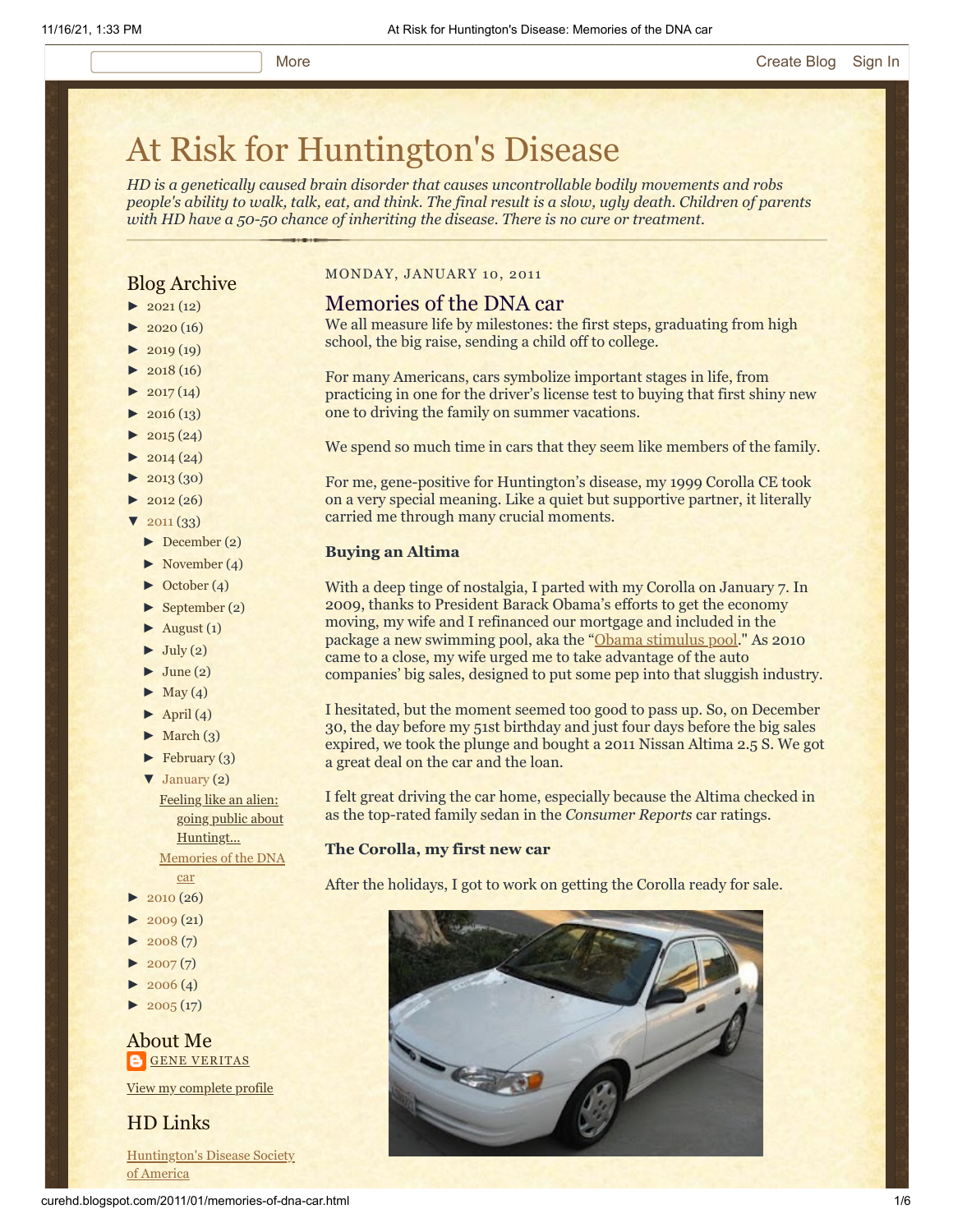[International](http://www.huntington-assoc.com/) Huntington **Association** [Huntington's](http://hddrugworks.org/) Disease Drug **Works** [Huntington's](http://www.hdlighthouse.org/) Disease **Lighthouse [Hereditary](http://www.hdfoundation.org/) Disease Foundation** [Huntington's](http://www.hdac.org/) Disease Advocacy Center Thomas [Cellini Huntington's](http://www.ourtchfoundation.org/) **Foundation** HDSA Orange County (CA) **[Affiliate](http://www.hdsaoc.org/)** HD Free with [PGD!](http://www.hdfreewithpgd.com/) [Stanford](http://www.stanford.edu/group/hopes/) HOPES Earth Source [CoQ10,](http://www.escoq10.com/) Inc.

## HD Blogs and Individuals

Chris Furbee: [Huntingtons](http://www.huntingtonsdance.org/) Dance Angela F.: Surviving [Huntington's?](http://survivinghuntingtons.blogspot.com/) Heather's [Huntington's](http://heatherdugdale.angelfire.com/) Disease Page

*My 1999 Corolla CE*

Important memories flooded into my mind, beginning with the night my wife and I bought the car on a Friday night in fall 1998.

The Corolla was my very first new car, which we financed with an auto loan.

Prior to that, I had a long history with used vehicles.

## **Used cars, family, and HD**

My very first car was a 1970 Volkswagen Beetle that I bought in high school for \$500. In 1982, I received a 1977 Oldsmobile Cutlass S as a gift from my maternal grandparents after graduating from Yale.

My grandfather and I had spent many an hour driving around the Cleveland area in the several Cutlasses that he owned. I couldn't have imagined a better graduation gift.

Eight years after my grandfather died of heart failure at age 79, my mother received her diagnosis of Huntington's disease.

I could only conclude that Gramps had carried the genetic defect at a low level of impact and, in one of the strange twists when the male is the HD carrier, passed it on to my mother in a more pronounced form, dooming her to more than 15 years of symptoms and ultimately death at age 68 in 2006. My grandmother, who died at age 87, also of heart failure, remained sharp until almost the very end. She never displayed any HD symptoms.

In 1991 I bought my next car, a 1987 Dodge Shadow, from my father. Soon thereafter he became the "HD warrior" who cared for my mother until she had to enter a nursing home in mid-2005. The Shadow was the car my wife and I shared at the time of Mom's diagnosis in 1995.

## **A painful scrape**

I'm not at all superstitious, but the Corolla came with an almost prophetic message attached. Its California license plate was "4DNA921." DNA was playing a bigger and bigger role in my life as my mother deteriorated and I worried about my own at-risk status.

Not long after the purchase, in June 1999, I decided to get tested for HD. We needed to know my status to plan for avoiding the disease in the child that we had just conceived.

As I have described in other blog entries ([click here](http://curehd.blogspot.com/2006/11/handling-news.html) to read more), the news of my positive result left me disoriented.

As I attempted to maneuver the still new-looking Corolla out of the space in the office building's parking garage, I turned the wheel too sharply. The car pulled too far to the right, causing the right front fender to scrape against a column.

I was able to rub out most of the mark. Nobody ever noticed, in fact. But I knew exactly where the scratches were. For many years, just looking at the car brought painful memories of that fateful moment and the feelings of confusion and anger that followed.

## **License tag 4DNA921**

By then, "4DNA921" had taken on an entirely new meaning. The car constantly reminded me that I was HD-positive.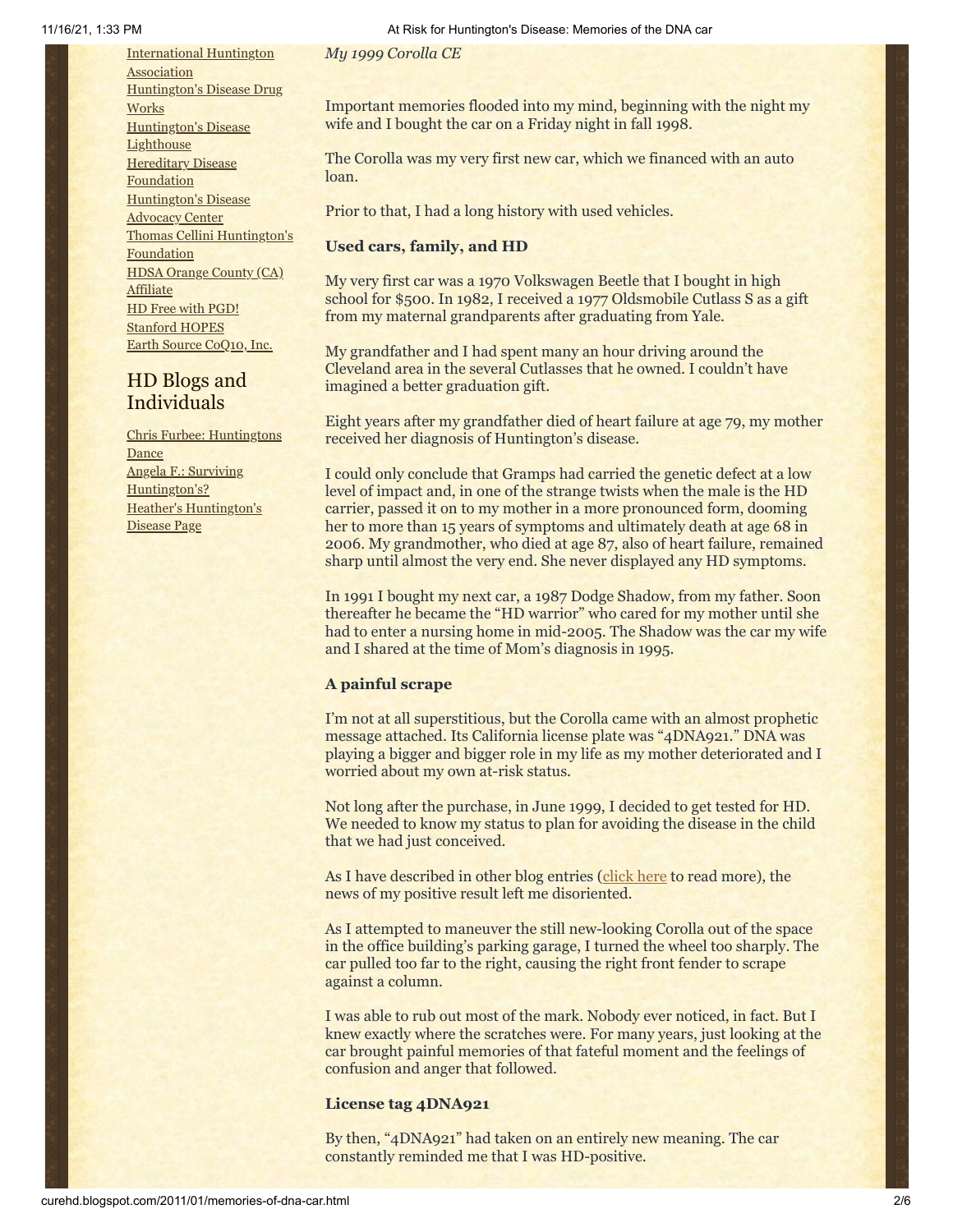11/16/21, 1:33 PM **At Risk for Huntington's Disease: Memories of the DNA car** At Risk for Huntington's Disease: Memories of the DNA car

But the tag was also like a badge that I displayed to other members of the HD cause as I became ever more active in the San Diego chapter of the Huntington's Disease Society of America ([HDSA-San Diego](http://www.hdsasandiego.org/)). The Corolla was my DNA-powered, anti-HD car.



"Wow, now that's an interesting license plate," an HD caregiver remarked to me one time.

Our first pregnancy ended in a miscarriage, but in October 1999 we conceived again. In January 2000, we received the news that our daughter-to-be had tested negative in the womb for HD. That was one of the happiest moments of our lives – to be matched only by the day in June 2000 when we drove our "miracle baby" home from the hospital in the faithful Corolla.

Over the next decade I took the Corolla on countless assignments for HDSA-San Diego. I drove to board meetings at the San Diego Chargers headquarters, where board member Bill Johnston, the team's PR director, arranged for us to meet. The Corolla seemed puny and insignificant next to the top-of-the-line Mercedes Benzes and other super-luxurious cars in the Chargers' parking lot. But I didn't mind. I had the DNA on my side.

I drove the Corolla to Celebration of Hope Galas, HD support group meetings, interviews with members of the HD community, and meetings of the California state stem-cell agency's oversight committee. The Corolla transported thousands of copies of the HDSA-San Diego newsletter, which I edited and published from 2001 to 2007.

Last February I drove the Corolla to the **Parker Palm Springs** hotel for the fifth annual international research conference of the CHDI Foundation, Inc., informally known as the "cure Huntington's disease initiative." At such a tony resort the Corolla once again seemed out of place, but it steadfastly carried me to my destination and back.

### **Balancing frugality and safety**

For the longest time, I vowed to myself to keep the Corolla – and the DNA plates that came with it – until researchers found a cure for Huntington's.

At the time of the sale, it had only 83,000 miles. I wanted to avoid sinking \$25,000 into the new Altima because, like so many HD families, we need to budget conservatively. I will inevitably develop HD symptoms, and that will mean a dramatic loss in income and long-term financial security for my family. I also very much liked the fact that the Corolla got 29 miles per gallon in the city and 40 mpg on extended trips.

But my wife pointed out that the Corolla was starting to have problems. Indeed, although the engine could last much longer – I have a friend who drives a 1978 Corolla! – last year I had to spend several hundred dollars on a new visor and repair work on the starter.

[My wife also frequently reminds me of the way an SUV blind-sided the](http://curehd.blogspot.com/2009/05/hd-hurtling-towards-death.html)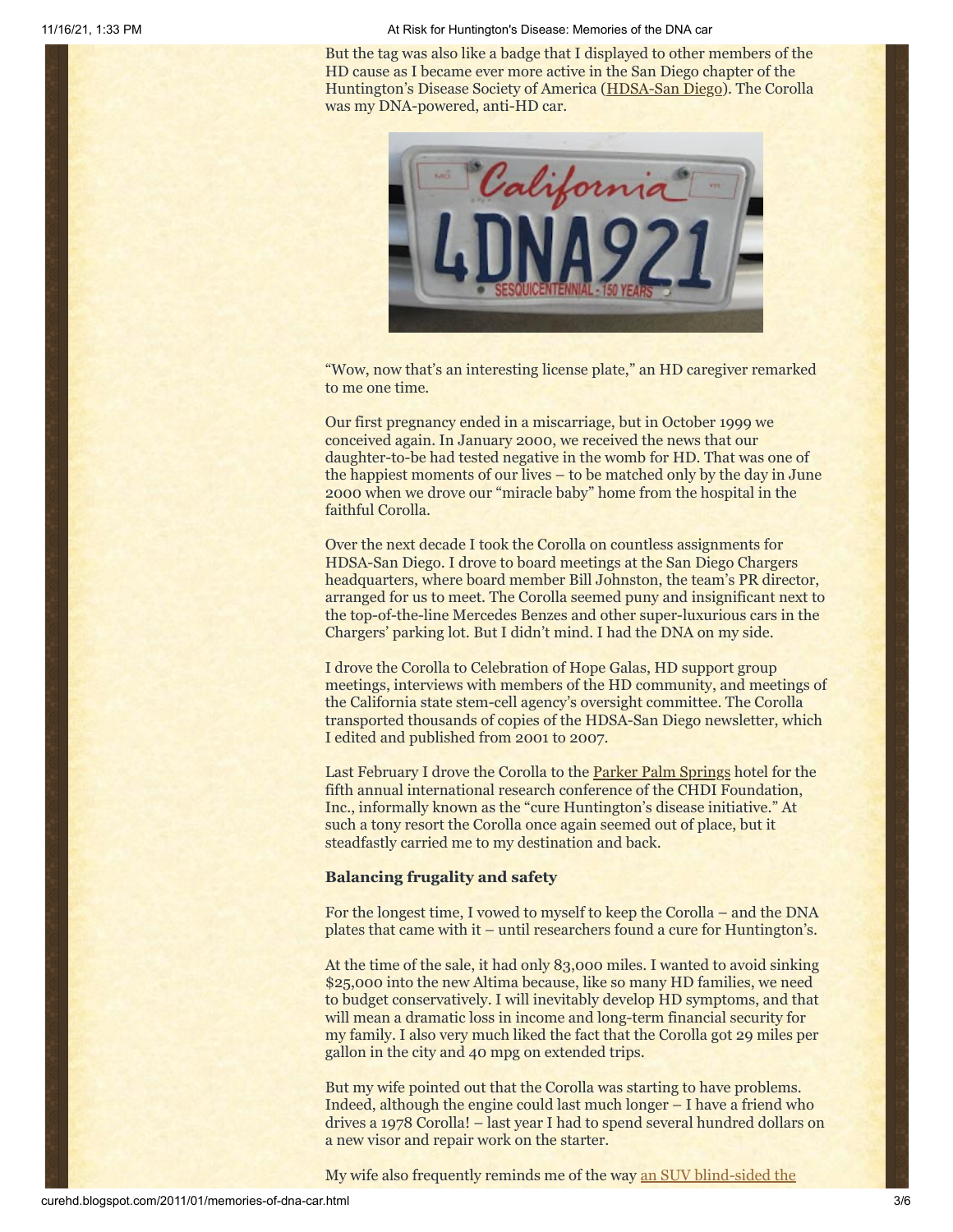11/16/21, 1:33 PM **At Risk for Huntington's Disease: Memories of the DNA car** At Risk for Huntington's Disease: Memories of the DNA car

[Corolla in May 2009, sending me to the hospital and causing more than](http://curehd.blogspot.com/2009/05/hd-hurtling-towards-death.html) \$3,000 in damage to the vehicle. Since then, she has become ever more worried that another accident could seriously harm or even kill me or our daughter, whom I drive to school and other activities practically every day. Recently, she started saying she would forbid me to take our daughter in the Corolla!

The 1999 Corolla has just a driver's and passenger air bag, whereas the new Altima has six, along with many other features that make it safer. The Altima is also a much bigger car.

No matter how serious a financial crisis HD might bring for our family, I could not risk our safety on the road.

#### **Opting for some comfort**

On the more optimistic side, my wife convinced me that it was time to move up from the Corolla and treat myself with some comfort and enjoyment while driving.

The Corolla is a starter car, she pointed out. At age 51 and with perhaps not much time left before symptoms start, I deserved to drive something better.

At the dealership we could have gotten the base model Altima for \$5,000 less than we spent.

"The \$5,000 we'd save could go into our daughter's education fund," I told my wife.

But, after thinking about how my wife and I would have to manually adjust the driver's seat with a clumsy system, I opted for the more comfortable S model. I also added such conveniences as a power seat and Bluetooth cell phone system.

The S model includes a leather steering wheel with radio controls accessible to the fingertips. This last feature is especially important, because my daughter constantly asks me to switch stations while I'm driving.

Compared to other cars in the market, the Altima is far from luxurious. But it's definitely a big step up from the Corolla.

#### **A new car, a new era in HD research**

I'll receive the plates for this car in the next month or two.

I'm wondering: what letters will I get this time?

The Corolla symbolized frugality, worry about HD, and my intense activism for the cause.

What will the Altima symbolize in 2011 and beyond?

In part, I purchased the car because just before Christmas I received a clean bill of health from my doctor at the local HD clinic. Because my mother most likely became symptomatic in her late forties, every moment that I live free of symptoms is a bonus ([click here](http://curehd.blogspot.com/2010/12/best-christmas-gift-of-all.html) to read more).

When we bought the Corolla in 1998, only five years had passed since scientists had discovered the HD gene. Relatively little hope existed for my generation of gene-positive individuals.

In contrast, in late 2010 we could feel far more optimistic as scientists sought ways to turn some of the 700-plus potential treatment targets into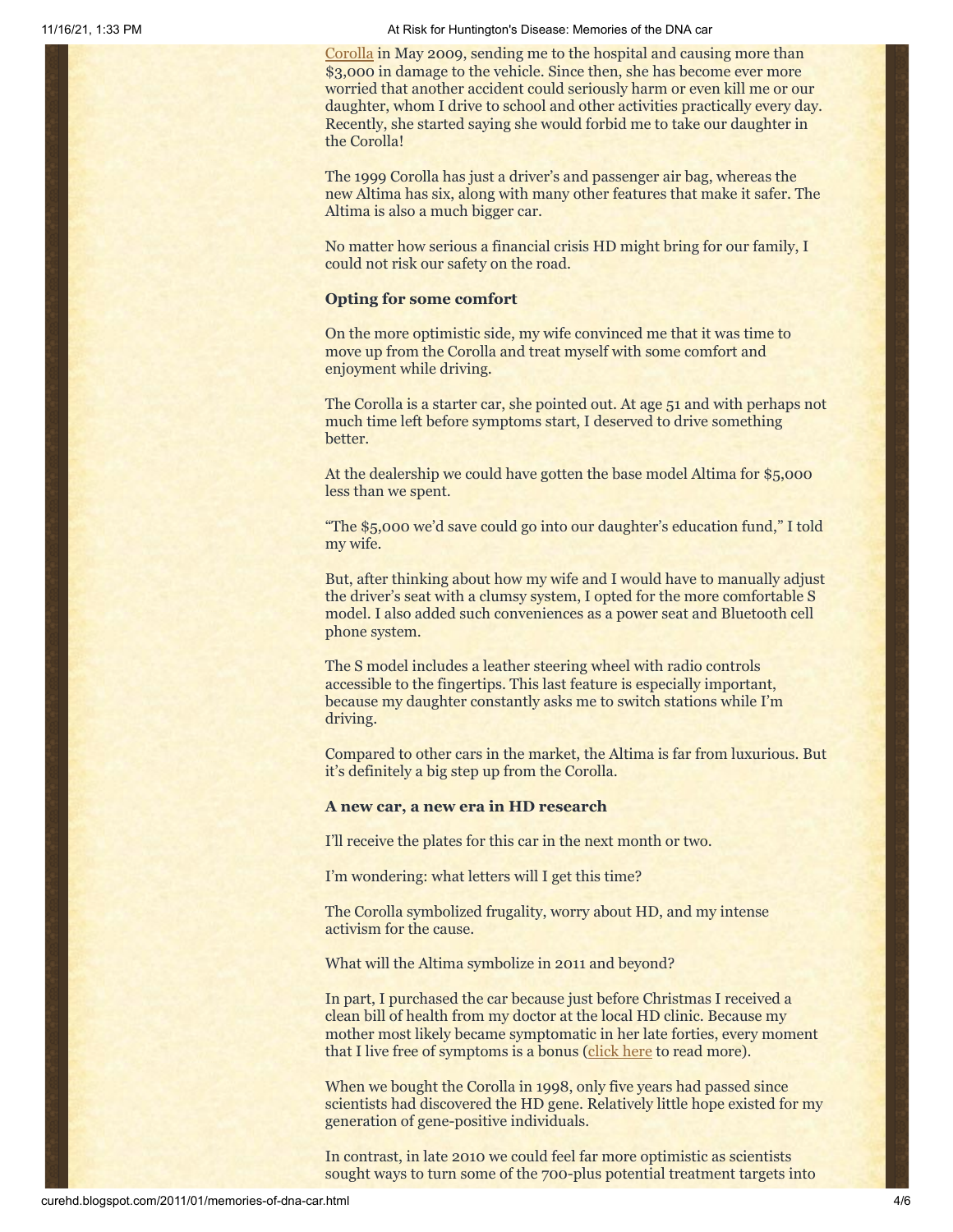actual medicines.

There has never been a more exciting time for HD research. Although there is no guarantee of treatments or a cure, for the first time our community can feel some confidence that help is on the way.

#### **The upcoming drive to Palm Springs**

My own confidence has grown in the last few years as I have observed CHDI pursue such revolutionary projects as its collaboration with Isis Pharmaceuticals, Inc., to [stop HD at its genetic roots.](http://www.hdsasandiego.org/aev-41.aspx)

As I've written recently, I will deliver the **keynote address** at the next CHDI conference in Palm Springs on February 7.

With the Altima, I'll drive to Palm Springs much more comfortably and confidently.

Let's all hope that this new confidence will bring a major research breakthrough in 2011.

Posted by Gene [Veritas](https://www.blogger.com/profile/03599828959793084715) at [9:22](http://curehd.blogspot.com/2011/01/memories-of-dna-car.html) AM  $M$  M

Labels: [CHDI](http://curehd.blogspot.com/search/label/CHDI) , [cure](http://curehd.blogspot.com/search/label/cure) , [death](http://curehd.blogspot.com/search/label/death) , [defect](http://curehd.blogspot.com/search/label/defect) , [diagnosis](http://curehd.blogspot.com/search/label/diagnosis) , [DNA](http://curehd.blogspot.com/search/label/DNA) , [gene-positive](http://curehd.blogspot.com/search/label/gene-positive) , [genetic](http://curehd.blogspot.com/search/label/genetic) , [HD-positive](http://curehd.blogspot.com/search/label/HD-positive) , [HDSA](http://curehd.blogspot.com/search/label/HDSA) , [HDSA-San](http://curehd.blogspot.com/search/label/HDSA-San%20Diego) Diego , [Huntington](http://curehd.blogspot.com/search/label/nursing%20home)['](http://curehd.blogspot.com/search/label/Huntington%27s)[s](http://curehd.blogspot.com/search/label/nursing%20home) , [Isis](http://curehd.blogspot.com/search/label/Isis) , [mother](http://curehd.blogspot.com/search/label/mother) , nursing home , [symptoms](http://curehd.blogspot.com/search/label/symptoms) , [warrior](http://curehd.blogspot.com/search/label/warrior) , [Yale](http://curehd.blogspot.com/search/label/Yale)

### 2 comments:

**Sean Thompson said...** Gene,

> Great post! I totally understand your connection to your Corolla. I felt the same way about my 2004 Honda Civic. The memories tied to my first car (not the actual physical vehicle) were the reason I was sad to see it go after it was totaled in an accident. And especially to have the car tied to such life-altering experiences, I can definitely see why you'd be sentimental about it.

 $\omega$ 

Love the blog!

#### Sean

2:42 PM, [January](http://curehd.blogspot.com/2011/01/memories-of-dna-car.html?showComment=1294699361958#c2885978982036504350) 10, 2011

#### **Anonymous said...**

Fantastic post. Can't wait to learn of your new tags! 4:23 PM, [January](http://curehd.blogspot.com/2011/01/memories-of-dna-car.html?showComment=1296519834392#c5016045995939940011) 31, 2011

Post a [Comment](https://www.blogger.com/comment.g?blogID=10081281&postID=7708224263431025380&isPopup=true)

[Newer Post](http://curehd.blogspot.com/2011/01/feeling-like-alien-going-public-about.html) Newer Post Newer Post

**[Home](http://curehd.blogspot.com/)** 

Subscribe to: [Post Comments \(Atom\)](http://curehd.blogspot.com/feeds/7708224263431025380/comments/default)